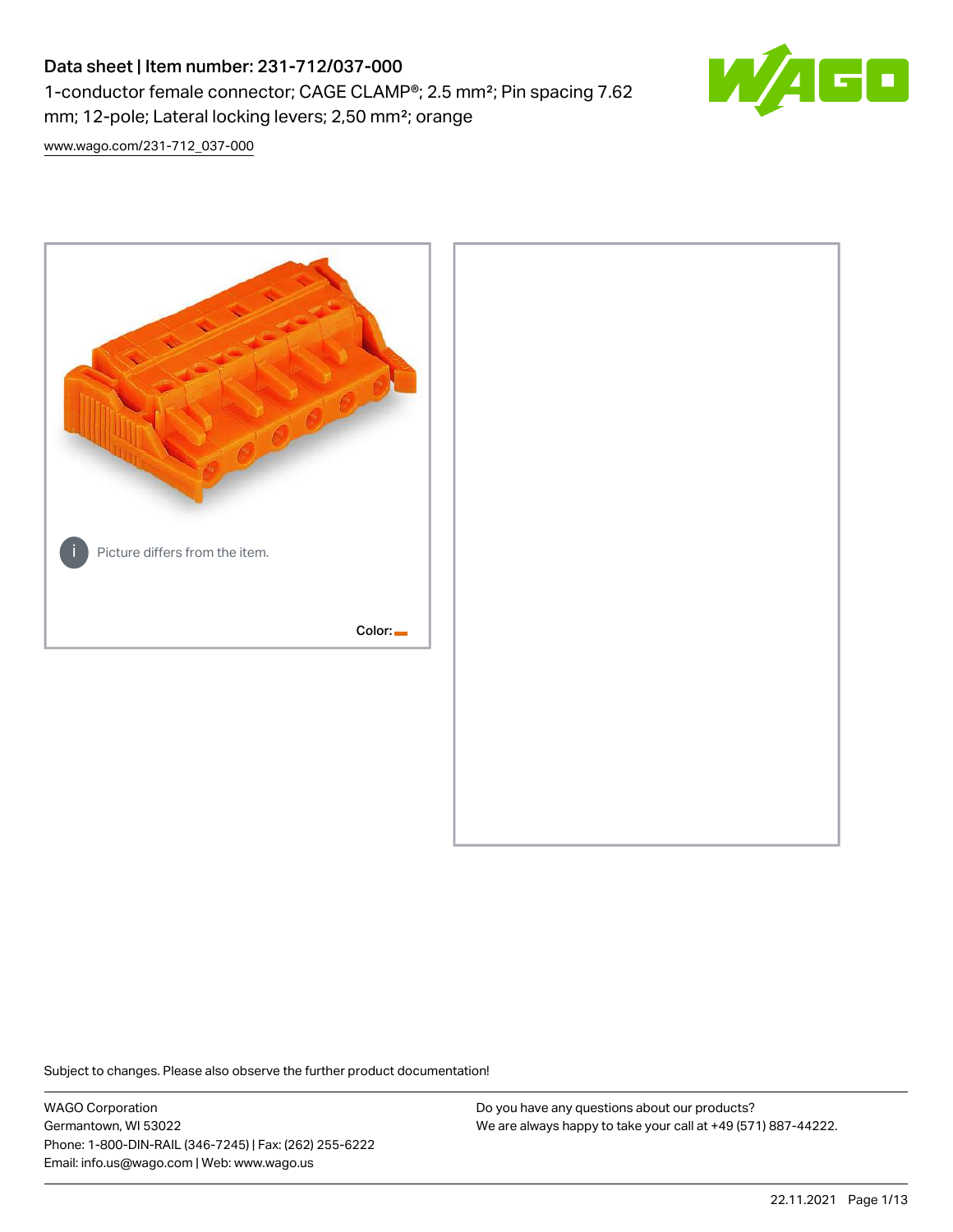

Dimensions in mm

 $L =$  (pole no.  $-1$ ) x pin spacing  $+5.08$  mm

2- to 3-pole female connectors – one latch only

#### Item description

- **Universal connection for all conductor types**
- Easy cable pre-assembly and on-unit wiring via vertical and horizontal CAGE CLAMP<sup>®</sup> actuation  $\blacksquare$
- $\blacksquare$ Integrated test ports
- $\blacksquare$ With coding fingers

Subject to changes. Please also observe the further product documentation! Data

WAGO Corporation Germantown, WI 53022 Phone: 1-800-DIN-RAIL (346-7245) | Fax: (262) 255-6222 Email: info.us@wago.com | Web: www.wago.us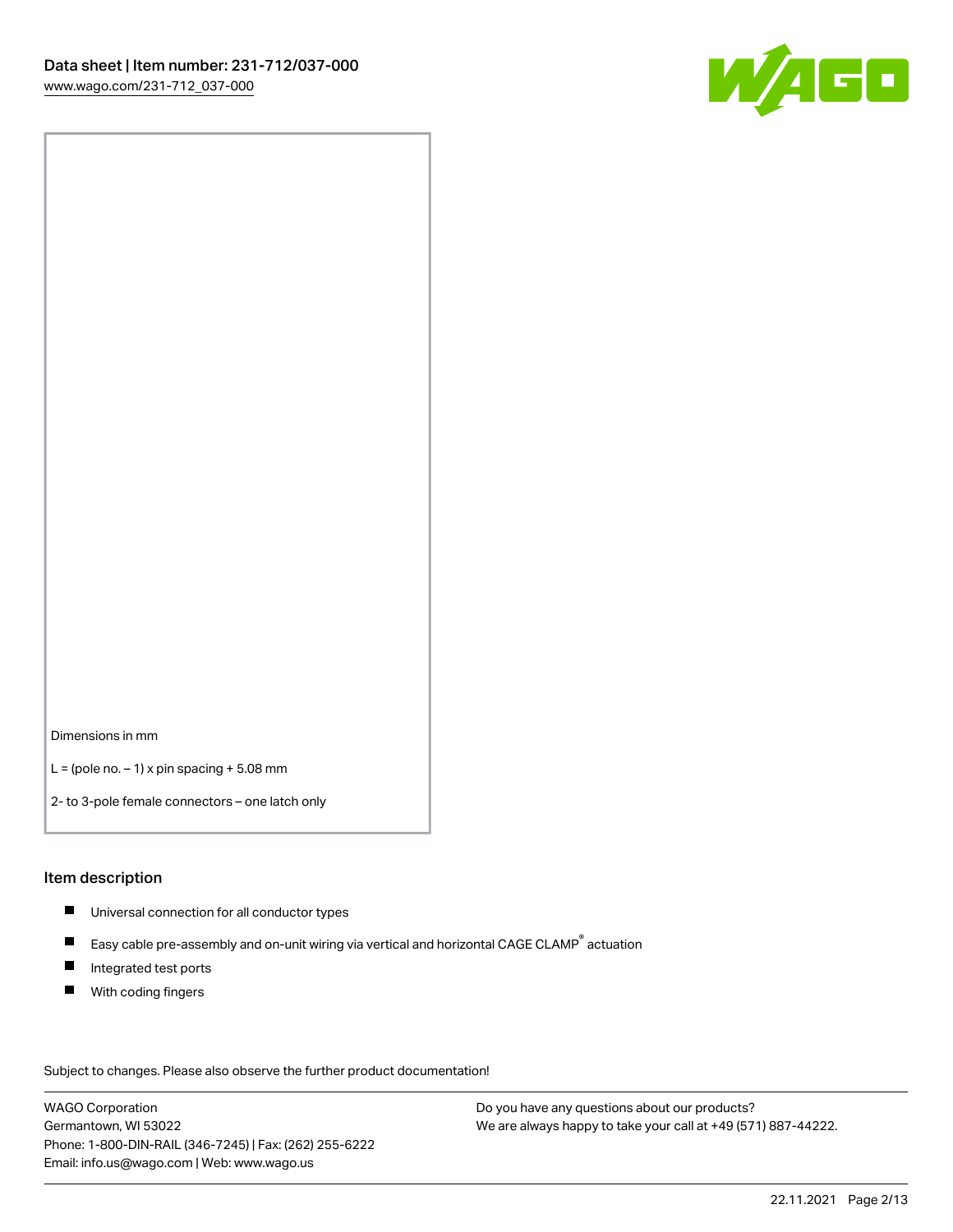

# Data Notes

| Safety information 1 | The MCS-MULTI CONNECTION SYSTEM includes connectors<br>without breaking capacity in accordance with DIN EN 61984. When<br>used as intended, these connectors must not be connected<br>/disconnected when live or under load. The circuit design should<br>ensure header pins, which can be touched, are not live when<br>unmated. |
|----------------------|-----------------------------------------------------------------------------------------------------------------------------------------------------------------------------------------------------------------------------------------------------------------------------------------------------------------------------------|
| Variants:            | Gold-plated or partially gold-plated contact surfaces<br>Other versions (or variants) can be requested from WAGO Sales or<br>configured at https://configurator.wago.com/                                                                                                                                                         |

## Electrical data

# IEC Approvals

| Ratings per                 | IEC/EN 60664-1                                                        |
|-----------------------------|-----------------------------------------------------------------------|
| Rated voltage (III / 3)     | 500 V                                                                 |
| Rated surge voltage (III/3) | 6 <sub>kV</sub>                                                       |
| Rated voltage (III/2)       | 630 V                                                                 |
| Rated surge voltage (III/2) | 6 <sub>kV</sub>                                                       |
| Nominal voltage (II/2)      | 1000V                                                                 |
| Rated surge voltage (II/2)  | 6 <sub>kV</sub>                                                       |
| Rated current               | 16A                                                                   |
| Legend (ratings)            | $(III / 2)$ $\triangle$ Overvoltage category III / Pollution degree 2 |

## UL Approvals

| Approvals per                  | UL 1059 |
|--------------------------------|---------|
| Rated voltage UL (Use Group B) | 300 V   |
| Rated current UL (Use Group B) | 15 A    |
| Rated voltage UL (Use Group D) | 300 V   |
| Rated current UL (Use Group D) | 10 A    |

# Ratings per UL

| Rated voltage UL 1977 | 600 V         |
|-----------------------|---------------|
| Rated current UL 1977 | $\sim$ $\sim$ |

## CSA Approvals

Approvals per CSA

Subject to changes. Please also observe the further product documentation!

| <b>WAGO Corporation</b>                                | Do you have any questions about our products?                 |
|--------------------------------------------------------|---------------------------------------------------------------|
| Germantown, WI 53022                                   | We are always happy to take your call at +49 (571) 887-44222. |
| Phone: 1-800-DIN-RAIL (346-7245)   Fax: (262) 255-6222 |                                                               |
| Email: info.us@wago.com   Web: www.wago.us             |                                                               |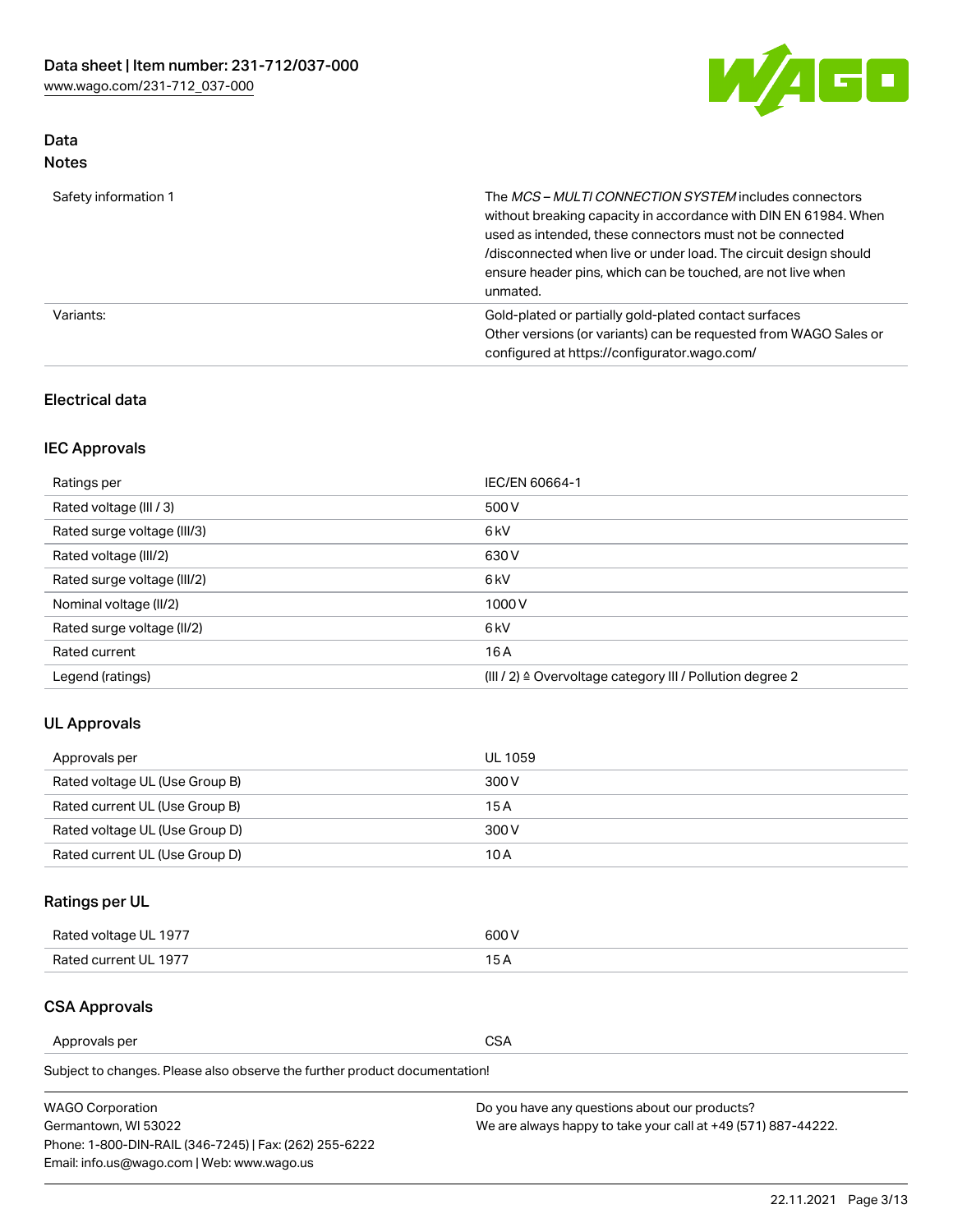[www.wago.com/231-712\\_037-000](http://www.wago.com/231-712_037-000)



| Rated voltage CSA (Use Group B) | 300 V |
|---------------------------------|-------|
| Rated current CSA (Use Group B) | 15 A  |
| Rated voltage CSA (Use Group D) | 300 V |
| Rated current CSA (Use Group D) | 10 A  |

#### Connection data

| Total number of connection points |  |
|-----------------------------------|--|
| Total number of potentials        |  |
| Number of connection types        |  |
| Number of levels                  |  |

#### Connection 1

| Connection technology                             | CAGE CLAMP®                             |
|---------------------------------------------------|-----------------------------------------|
| Actuation type                                    | Operating tool                          |
| Solid conductor                                   | $0.08$ 2.5 mm <sup>2</sup> / 28  12 AWG |
| Fine-stranded conductor                           | $0.082.5$ mm <sup>2</sup> / 28  12 AWG  |
| Fine-stranded conductor; with insulated ferrule   | $0.251.5$ mm <sup>2</sup>               |
| Fine-stranded conductor; with uninsulated ferrule | $0.252.5$ mm <sup>2</sup>               |
| Strip length                                      | $89$ mm / 0.31  0.35 inch               |
| Number of poles                                   | 12                                      |
| Conductor entry direction to mating direction     | 0°                                      |
|                                                   |                                         |

# Physical data

| Pin spacing | 7.62 mm / 0.3 inch    |
|-------------|-----------------------|
| Width       | 105.5 mm / 4.154 inch |
| Height      | 14.3 mm / 0.563 inch  |
| Depth       | 29.6 mm / 1.165 inch  |

#### Plug-in connection

| Contact type (pluggable connector) | Female connector/socket |
|------------------------------------|-------------------------|
| Connector (connection type)        | for conductor           |
| Mismating protection               | No                      |
| Locking of plug-in connection      | locking lever           |

# Material data

Color contracts and contracts of the contracts of the contracts of the contracts of the contracts of the contracts of the contracts of the contracts of the contracts of the contracts of the contracts of the contracts of th

Subject to changes. Please also observe the further product documentation! Material group I

| <b>WAGO Corporation</b>                                | Do you have any questions about our products?                 |
|--------------------------------------------------------|---------------------------------------------------------------|
| Germantown, WI 53022                                   | We are always happy to take your call at +49 (571) 887-44222. |
| Phone: 1-800-DIN-RAIL (346-7245)   Fax: (262) 255-6222 |                                                               |
| Email: info.us@wago.com   Web: www.wago.us             |                                                               |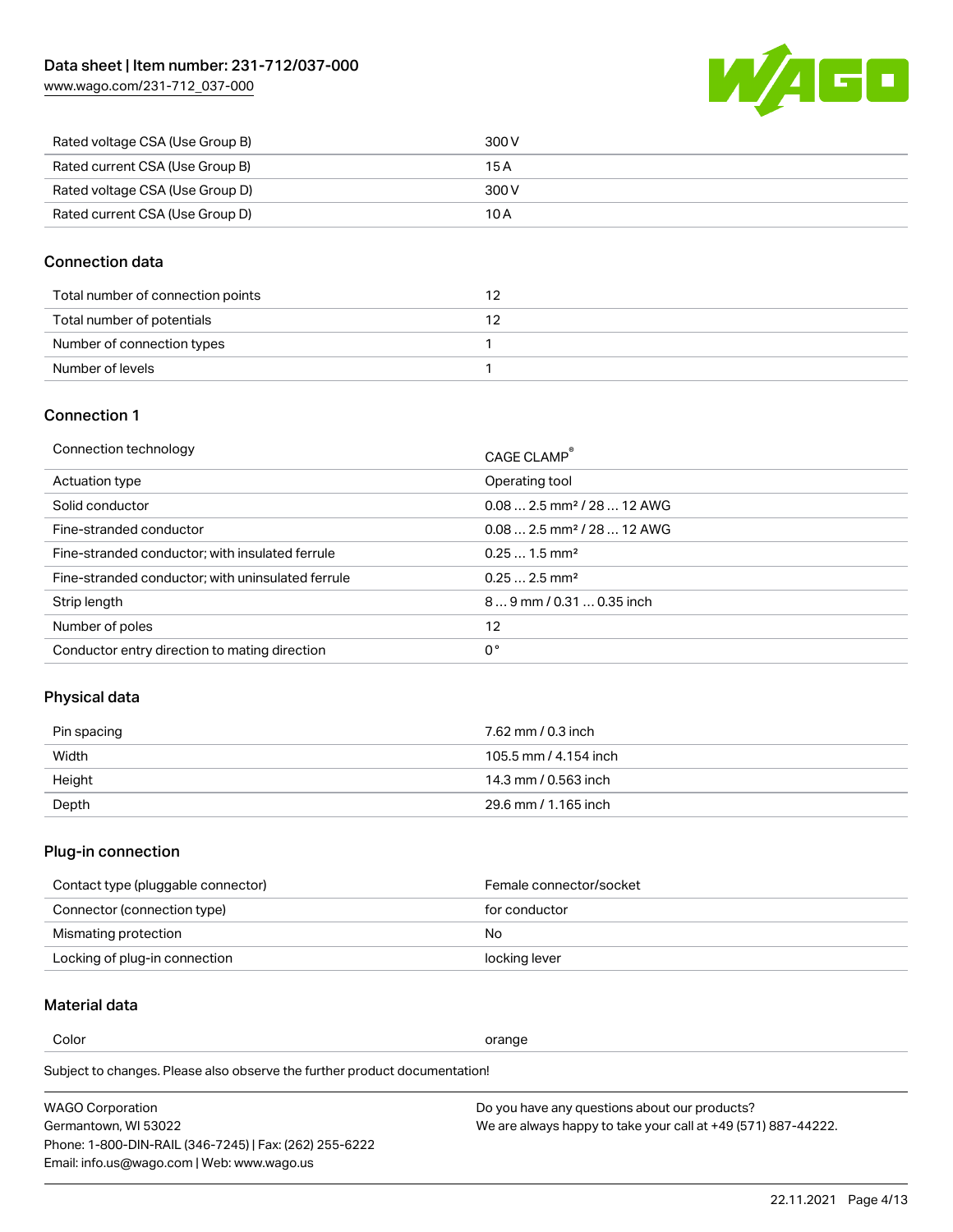[www.wago.com/231-712\\_037-000](http://www.wago.com/231-712_037-000)



| Material group              |                                   |
|-----------------------------|-----------------------------------|
| Insulation material         | Polyamide (PA66)                  |
| Flammability class per UL94 | V <sub>0</sub>                    |
| Clamping spring material    | Chrome nickel spring steel (CrNi) |
| Contact material            | Copper alloy                      |
| Contact plating             | tin-plated                        |
| Fire load                   | 0.459 MJ                          |
| Weight                      | 26.7 g                            |
|                             |                                   |

## Environmental requirements

| Limit temperature range<br>. | … +85 °C.<br>-60 |  |
|------------------------------|------------------|--|
|------------------------------|------------------|--|

### Commercial data

| Product Group         | 3 (Multi Conn. System) |
|-----------------------|------------------------|
| PU (SPU)              | 10 Stück               |
| Packaging type        | box                    |
| Country of origin     | DE                     |
| <b>GTIN</b>           | 4044918352628          |
| Customs tariff number | 8536694040             |

#### Approvals / Certificates

#### Country specific Approvals

| Logo | Approval                               | <b>Additional Approval Text</b> | Certificate<br>name |
|------|----------------------------------------|---------------------------------|---------------------|
|      | CВ<br><b>DEKRA Certification B.V.</b>  | IEC 61984                       | NL-39756            |
|      | <b>CSA</b><br>DEKRA Certification B.V. | C <sub>22.2</sub>               | 1466354             |

#### Ship Approvals

| Logo | Approval                                  | <b>Additional Approval Text</b> | Certificate<br>name               |
|------|-------------------------------------------|---------------------------------|-----------------------------------|
| ABS  | <b>ABS</b><br>American Bureau of Shipping | $\overline{\phantom{0}}$        | $19-$<br>HG1869876-<br><b>PDA</b> |
|      | BV                                        | IEC 60998                       | 11915/D0                          |

Subject to changes. Please also observe the further product documentation!

| WAGO Corporation                                       | Do you have any questions about our products?                 |  |
|--------------------------------------------------------|---------------------------------------------------------------|--|
| Germantown, WI 53022                                   | We are always happy to take your call at +49 (571) 887-44222. |  |
| Phone: 1-800-DIN-RAIL (346-7245)   Fax: (262) 255-6222 |                                                               |  |
| Email: info.us@wago.com   Web: www.wago.us             |                                                               |  |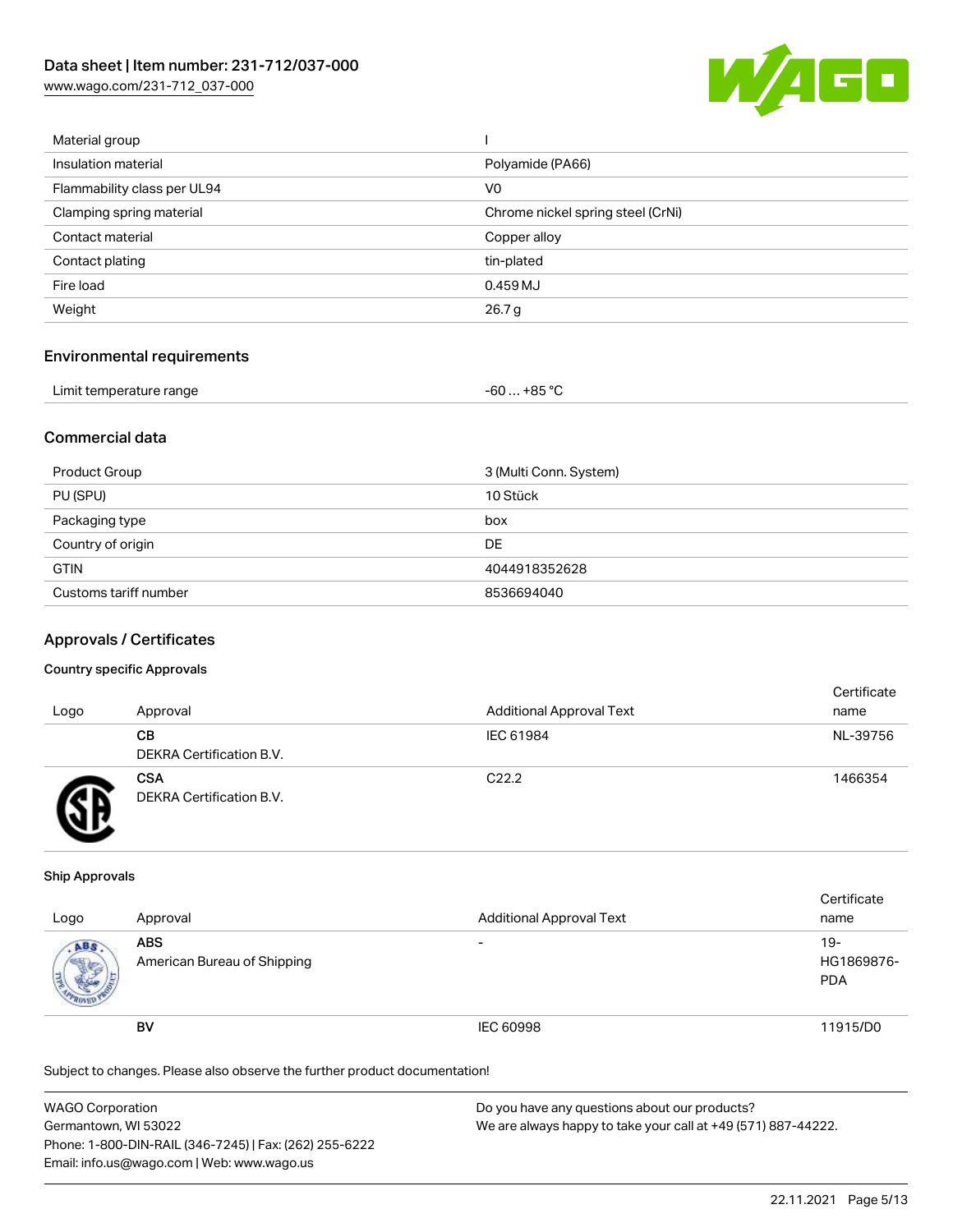



Bureau Veritas S.A. BV

#### UL-Approvals

| Logo                       | Approval                                    | <b>Additional Approval Text</b> | Certificate<br>name |
|----------------------------|---------------------------------------------|---------------------------------|---------------------|
| ГV                         | <b>UR</b><br>Underwriters Laboratories Inc. | <b>UL 1977</b>                  | E45171              |
| $\boldsymbol{\mathcal{A}}$ | <b>UR</b><br>Underwriters Laboratories Inc. | <b>UL 1059</b>                  | E45172              |

#### Counterpart



#### Item no.731-642

1-conductor male connector; CAGE CLAMP®; 2.5 mm²; Pin spacing 7.62 mm; 12-pole; 2,50 mm²; [www.wago.com/731-642](https://www.wago.com/731-642) orange

| Item no.231-742/001-000<br>THT male header; 1.0 x 1.0 mm solder pin; straight; Pin spacing 7.62 mm; 12-pole; orange | www.wago.com/231-742/001-<br>000 |
|---------------------------------------------------------------------------------------------------------------------|----------------------------------|
| Item no.231-942/001-000<br>THT male header; 1.0 x 1.0 mm solder pin; angled; Pin spacing 7.62 mm; 12-pole; orange   | www.wago.com/231-942/001-<br>000 |

#### Optional accessories

| Cover           |                                                                                                                        |                      |
|-----------------|------------------------------------------------------------------------------------------------------------------------|----------------------|
| Cover           |                                                                                                                        |                      |
|                 | Item no.: 231-669<br>Lockout caps; for covering unused clamping units; orange                                          | www.wago.com/231-669 |
| <b>Ferrules</b> |                                                                                                                        |                      |
| Ferrule         |                                                                                                                        |                      |
|                 | Item no.: 216-101<br>Ferrule; Sleeve for 0.5 mm <sup>2</sup> / AWG 22; uninsulated; electro-tin plated; silver-colored | www.wago.com/216-101 |
|                 | Item no.: 216-104                                                                                                      |                      |
|                 | Ferrule; Sleeve for 1.5 mm <sup>2</sup> / AWG 16; uninsulated; electro-tin plated; silver-colored                      | www.wago.com/216-104 |
|                 | Subject to changes. Please also observe the further product documentation!                                             |                      |
|                 |                                                                                                                        |                      |

WAGO Corporation Germantown, WI 53022 Phone: 1-800-DIN-RAIL (346-7245) | Fax: (262) 255-6222 Email: info.us@wago.com | Web: www.wago.us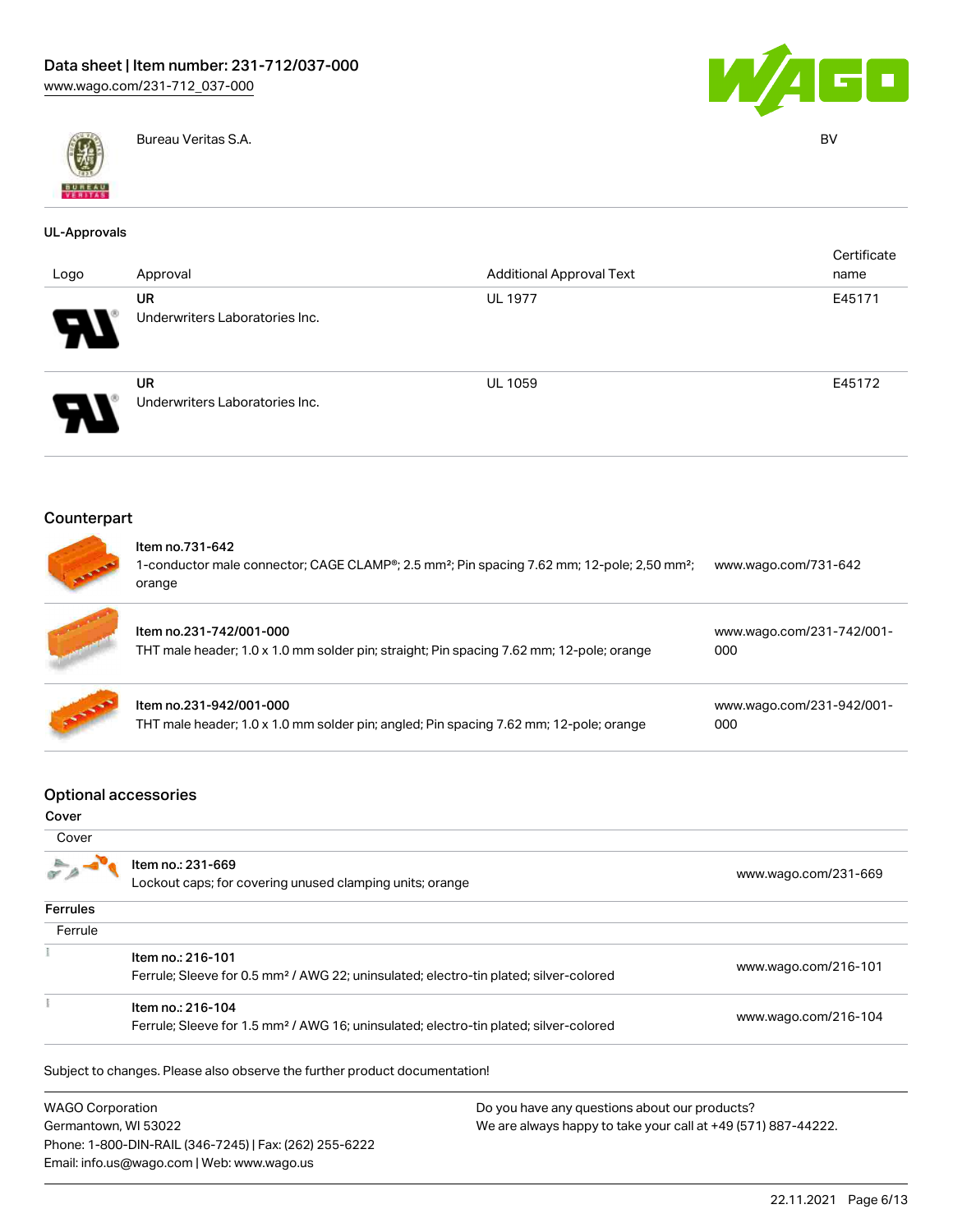# Data sheet | Item number: 231-712/037-000

Phone: 1-800-DIN-RAIL (346-7245) | Fax: (262) 255-6222

Email: info.us@wago.com | Web: www.wago.us

[www.wago.com/231-712\\_037-000](http://www.wago.com/231-712_037-000)



|                         | Item no.: 216-106<br>Ferrule; Sleeve for 2.5 mm <sup>2</sup> / AWG 14; uninsulated; electro-tin plated; silver-colored                                                                            |                                                                                                                | www.wago.com/216-106 |
|-------------------------|---------------------------------------------------------------------------------------------------------------------------------------------------------------------------------------------------|----------------------------------------------------------------------------------------------------------------|----------------------|
| ī.                      | Item no.: 216-102<br>Ferrule; Sleeve for 0.75 mm <sup>2</sup> / AWG 20; uninsulated; electro-tin plated; silver-colored                                                                           |                                                                                                                | www.wago.com/216-102 |
|                         | Item no.: 216-103<br>Ferrule; Sleeve for 1 mm <sup>2</sup> / AWG 18; uninsulated; electro-tin plated                                                                                              |                                                                                                                | www.wago.com/216-103 |
|                         | Item no.: 216-123<br>Ferrule; Sleeve for 1 mm <sup>2</sup> / AWG 18; uninsulated; electro-tin plated; silver-colored                                                                              |                                                                                                                | www.wago.com/216-123 |
|                         | Item no.: 216-122<br>Ferrule; Sleeve for 0.75 mm <sup>2</sup> / AWG 20; uninsulated; electro-tin plated; silver-colored                                                                           |                                                                                                                | www.wago.com/216-122 |
|                         | Item no.: 216-124<br>Ferrule; Sleeve for 1.5 mm <sup>2</sup> / AWG 16; uninsulated; electro-tin plated                                                                                            |                                                                                                                | www.wago.com/216-124 |
|                         | Item no.: 216-142<br>Ferrule; Sleeve for 0.75 mm <sup>2</sup> / 18 AWG; uninsulated; electro-tin plated; electrolytic copper; gastight<br>crimped; acc. to DIN 46228, Part 1/08.92                |                                                                                                                | www.wago.com/216-142 |
|                         | Item no.: 216-132<br>Ferrule; Sleeve for 0.34 mm <sup>2</sup> / AWG 24; uninsulated; electro-tin plated                                                                                           |                                                                                                                | www.wago.com/216-132 |
|                         | Item no.: 216-121<br>Ferrule; Sleeve for 0.5 mm <sup>2</sup> / AWG 22; uninsulated; electro-tin plated; silver-colored                                                                            |                                                                                                                | www.wago.com/216-121 |
|                         | Item no.: 216-143<br>Ferrule; Sleeve for 1 mm <sup>2</sup> / AWG 18; uninsulated; electro-tin plated; electrolytic copper; gastight<br>crimped; acc. to DIN 46228, Part 1/08.92                   |                                                                                                                | www.wago.com/216-143 |
|                         | Item no.: 216-131<br>Ferrule; Sleeve for 0.25 mm <sup>2</sup> / AWG 24; uninsulated; electro-tin plated; silver-colored                                                                           |                                                                                                                | www.wago.com/216-131 |
|                         | Item no.: 216-141<br>Ferrule; Sleeve for 0.5 mm <sup>2</sup> / 20 AWG; uninsulated; electro-tin plated; electrolytic copper; gastight<br>crimped; acc. to DIN 46228, Part 1/08.92                 |                                                                                                                | www.wago.com/216-141 |
|                         | Item no.: 216-152<br>Ferrule; Sleeve for 0.34 mm <sup>2</sup> / AWG 24; uninsulated; electro-tin plated                                                                                           |                                                                                                                | www.wago.com/216-152 |
|                         | Item no.: 216-203<br>Ferrule; Sleeve for 1 mm <sup>2</sup> / AWG 18; insulated; electro-tin plated; red                                                                                           |                                                                                                                | www.wago.com/216-203 |
|                         | Item no.: 216-202<br>Ferrule; Sleeve for 0.75 mm <sup>2</sup> / 18 AWG; insulated; electro-tin plated; gray                                                                                       |                                                                                                                | www.wago.com/216-202 |
| ı                       | Item no.: 216-151<br>Ferrule; Sleeve for 0.25 mm <sup>2</sup> / AWG 24; uninsulated; electro-tin plated                                                                                           |                                                                                                                | www.wago.com/216-151 |
| ı                       | Item no.: 216-204<br>Ferrule; Sleeve for 1.5 mm <sup>2</sup> / AWG 16; insulated; electro-tin plated; black                                                                                       |                                                                                                                | www.wago.com/216-204 |
|                         | Item no.: 216-144<br>Ferrule; Sleeve for 1.5 mm <sup>2</sup> / AWG 16; uninsulated; electro-tin plated; electrolytic copper; gastight<br>crimped; acc. to DIN 46228, Part 1/08.92; silver-colored |                                                                                                                | www.wago.com/216-144 |
|                         | Subject to changes. Please also observe the further product documentation!                                                                                                                        |                                                                                                                |                      |
| <b>WAGO Corporation</b> | Germantown, WI 53022                                                                                                                                                                              | Do you have any questions about our products?<br>We are always happy to take your call at +49 (571) 887-44222. |                      |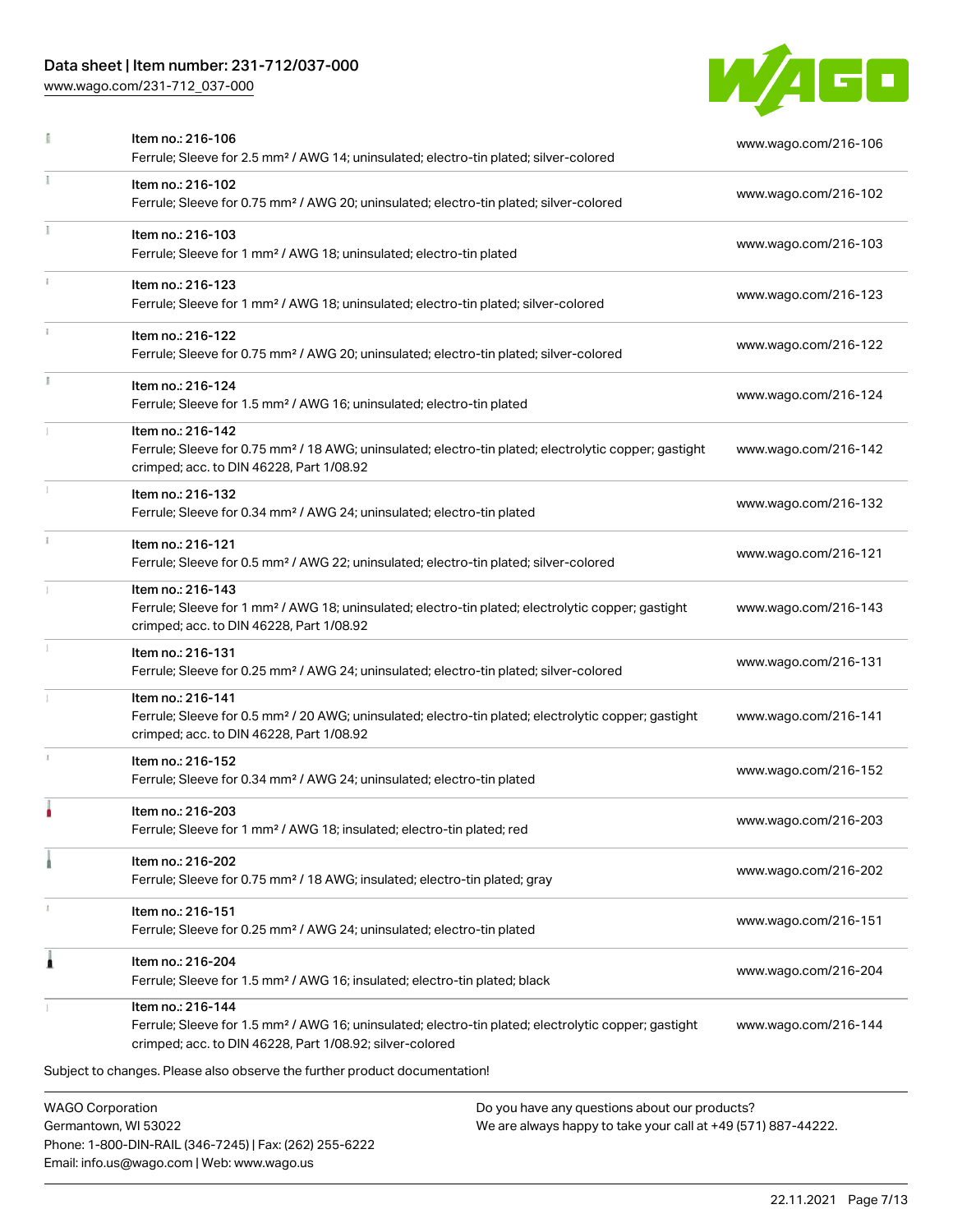# Data sheet | Item number: 231-712/037-000

[www.wago.com/231-712\\_037-000](http://www.wago.com/231-712_037-000)



| Item no.: 216-201<br>Ferrule; Sleeve for 0.5 mm <sup>2</sup> / 20 AWG; insulated; electro-tin plated; white                                                                            | www.wago.com/216-201                                                                                                                                                                                                                                                                     |
|----------------------------------------------------------------------------------------------------------------------------------------------------------------------------------------|------------------------------------------------------------------------------------------------------------------------------------------------------------------------------------------------------------------------------------------------------------------------------------------|
| Item no.: 216-223<br>Ferrule; Sleeve for 1 mm <sup>2</sup> / AWG 18; insulated; electro-tin plated; red                                                                                | www.wago.com/216-223                                                                                                                                                                                                                                                                     |
| Item no.: 216-241<br>Ferrule; Sleeve for 0.5 mm <sup>2</sup> / 20 AWG; insulated; electro-tin plated; electrolytic copper; gastight<br>crimped; acc. to DIN 46228, Part 4/09.90; white | www.wago.com/216-241                                                                                                                                                                                                                                                                     |
| Item no.: 216-242<br>Ferrule; Sleeve for 0.75 mm <sup>2</sup> / 18 AWG; insulated; electro-tin plated; electrolytic copper; gastight<br>crimped; acc. to DIN 46228, Part 4/09.90; gray | www.wago.com/216-242                                                                                                                                                                                                                                                                     |
| Item no.: 216-222<br>Ferrule; Sleeve for 0.75 mm <sup>2</sup> / 18 AWG; insulated; electro-tin plated; gray                                                                            | www.wago.com/216-222                                                                                                                                                                                                                                                                     |
| Item no.: 216-221<br>Ferrule; Sleeve for 0.5 mm <sup>2</sup> / 20 AWG; insulated; electro-tin plated; white                                                                            | www.wago.com/216-221                                                                                                                                                                                                                                                                     |
| Item no.: 216-224<br>Ferrule; Sleeve for 1.5 mm <sup>2</sup> / AWG 16; insulated; electro-tin plated; black                                                                            | www.wago.com/216-224                                                                                                                                                                                                                                                                     |
| Item no.: 216-243<br>acc. to DIN 46228, Part 4/09.90; red                                                                                                                              |                                                                                                                                                                                                                                                                                          |
| Item no.: 216-244<br>Ferrule; Sleeve for 1.5 mm <sup>2</sup> / AWG 16; insulated; electro-tin plated; electrolytic copper; gastight<br>crimped; acc. to DIN 46228, Part 4/09.90; black | www.wago.com/216-244                                                                                                                                                                                                                                                                     |
| Item no.: 216-263<br>acc. to DIN 46228, Part 4/09.90; red                                                                                                                              |                                                                                                                                                                                                                                                                                          |
| Item no.: 216-264<br>Ferrule; Sleeve for 1.5 mm <sup>2</sup> / AWG 16; insulated; electro-tin plated; electrolytic copper; gastight<br>crimped; acc. to DIN 46228, Part 4/09.90; black | www.wago.com/216-264                                                                                                                                                                                                                                                                     |
| Item no.: 216-284<br>Ferrule; Sleeve for 1.5 mm <sup>2</sup> / AWG 16; insulated; electro-tin plated; electrolytic copper; gastight<br>crimped; acc. to DIN 46228, Part 4/09.90; black | www.wago.com/216-284                                                                                                                                                                                                                                                                     |
| Item no.: 216-262<br>Ferrule; Sleeve for 0.75 mm <sup>2</sup> / 18 AWG; insulated; electro-tin plated; electrolytic copper; gastight<br>crimped; acc. to DIN 46228, Part 4/09.90; gray | www.wago.com/216-262                                                                                                                                                                                                                                                                     |
| Item no.: 216-301<br>Ferrule; Sleeve for 0.25 mm <sup>2</sup> / AWG 24; insulated; electro-tin plated; yellow                                                                          | www.wago.com/216-301                                                                                                                                                                                                                                                                     |
| Item no.: 216-321<br>Ferrule; Sleeve for 0.25 mm <sup>2</sup> / AWG 24; insulated; electro-tin plated; yellow                                                                          | www.wago.com/216-321                                                                                                                                                                                                                                                                     |
| Item no.: 216-322<br>Ferrule; Sleeve for 0.34 mm <sup>2</sup> / 22 AWG; insulated; electro-tin plated; green                                                                           | www.wago.com/216-322                                                                                                                                                                                                                                                                     |
| Item no.: 216-302<br>Ferrule; Sleeve for 0.34 mm <sup>2</sup> / 22 AWG; insulated; electro-tin plated; light turquoise                                                                 | www.wago.com/216-302                                                                                                                                                                                                                                                                     |
|                                                                                                                                                                                        | Ferrule; Sleeve for 1 mm <sup>2</sup> / AWG 18; insulated; electro-tin plated; electrolytic copper; gastight crimped; www.wago.com/216-243<br>Ferrule; Sleeve for 1 mm <sup>2</sup> / AWG 18; insulated; electro-tin plated; electrolytic copper; gastight crimped; www.wago.com/216-263 |

WAGO Corporation Germantown, WI 53022 Phone: 1-800-DIN-RAIL (346-7245) | Fax: (262) 255-6222 Email: info.us@wago.com | Web: www.wago.us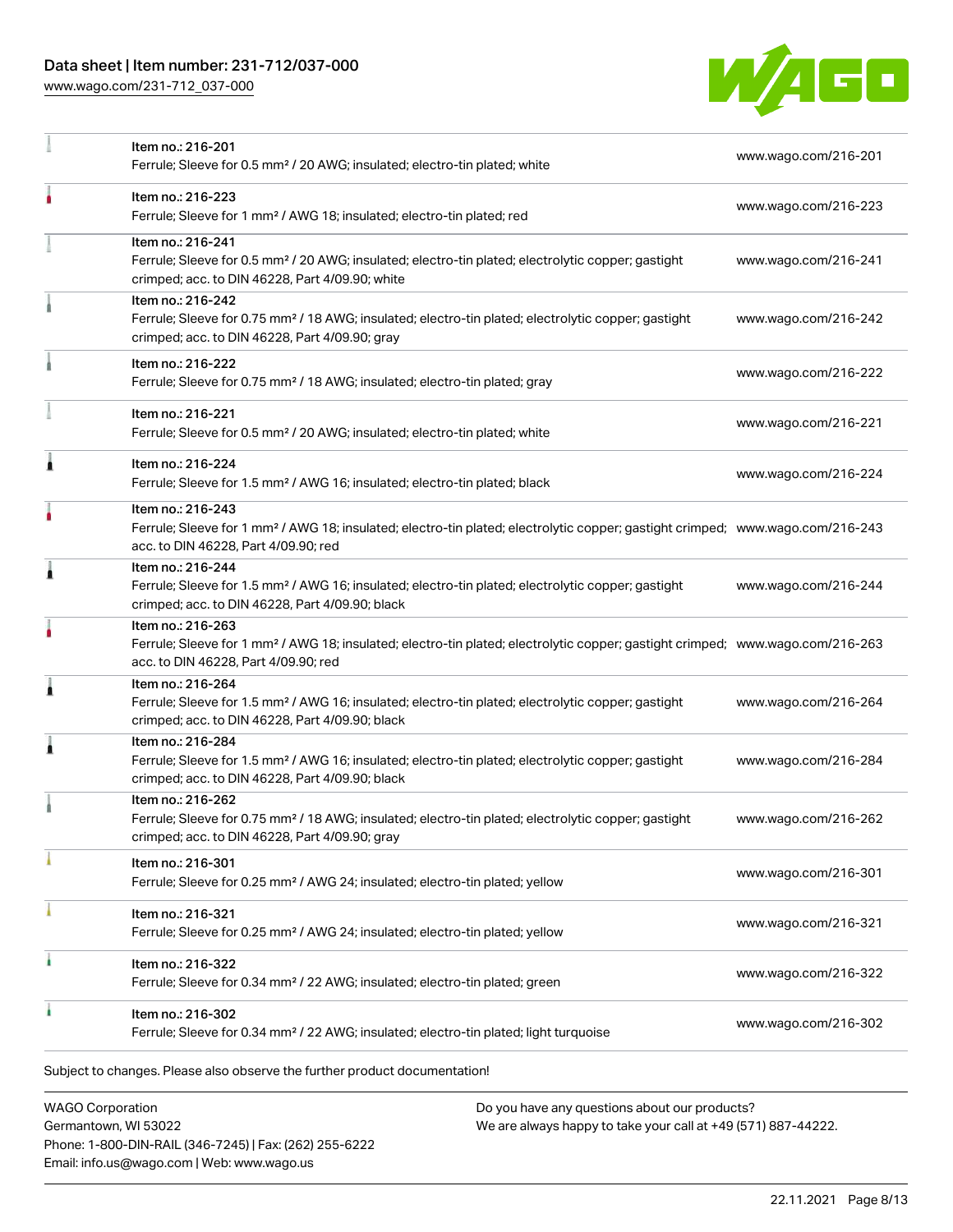[www.wago.com/231-712\\_037-000](http://www.wago.com/231-712_037-000)



#### Marking accessories

| Marking strip              |                                                                                                                                                                                                |                                  |
|----------------------------|------------------------------------------------------------------------------------------------------------------------------------------------------------------------------------------------|----------------------------------|
|                            | Item no.: 210-331/762-202<br>Marking strips; as a DIN A4 sheet; MARKED; 1-16 (100x); Height of marker strip: 2.3 mm/0.091 in; Strip<br>length 182 mm; Horizontal marking; Self-adhesive; white | www.wago.com/210-331<br>/762-202 |
|                            | Item no.: 210-332/762-020<br>Marking strips; as a DIN A4 sheet; MARKED; 1-20 (80x); Height of marker strip: 3 mm; Strip length 182<br>mm; Horizontal marking; Self-adhesive; white             | www.wago.com/210-332<br>/762-020 |
| <b>Tools</b>               |                                                                                                                                                                                                |                                  |
| Operating tool             |                                                                                                                                                                                                |                                  |
|                            | Item no.: 231-131<br>Operating tool; made of insulating material; 1-way; loose; white                                                                                                          | www.wago.com/231-131             |
|                            | Item no.: 231-291<br>Operating tool; made of insulating material; 1-way; loose; red                                                                                                            | www.wago.com/231-291             |
| <b>Testing accessories</b> |                                                                                                                                                                                                |                                  |
| Testing accessories        |                                                                                                                                                                                                |                                  |
|                            | Item no.: 210-136<br>Test plug; 2 mm Ø; with 500 mm cable                                                                                                                                      | www.wago.com/210-136             |
|                            | Item no.: 231-662<br>Test plugs for female connectors; for 7.5 mm and 7.62 mm pin spacing; 2,50 mm²; light gray                                                                                | www.wago.com/231-662             |
| Insulations stops          |                                                                                                                                                                                                |                                  |
| Insulation stop            |                                                                                                                                                                                                |                                  |
| LEEEE                      | Item no.: 231-673<br>Insulation stop; 0.08-0.2 mm <sup>2</sup> / 0.2 mm <sup>2</sup> "s"; white                                                                                                | www.wago.com/231-673             |
| Lecce                      | Item no.: 231-674<br>Insulation stop; 0.25 - 0.5 mm <sup>2</sup> ; light gray                                                                                                                  | www.wago.com/231-674             |
| LEEEL                      | Item no.: 231-675<br>Insulation stop; 0.75 - 1 mm <sup>2</sup> ; dark gray                                                                                                                     | www.wago.com/231-675             |

Subject to changes. Please also observe the further product documentation!

WAGO Corporation Germantown, WI 53022 Phone: 1-800-DIN-RAIL (346-7245) | Fax: (262) 255-6222 Email: info.us@wago.com | Web: www.wago.us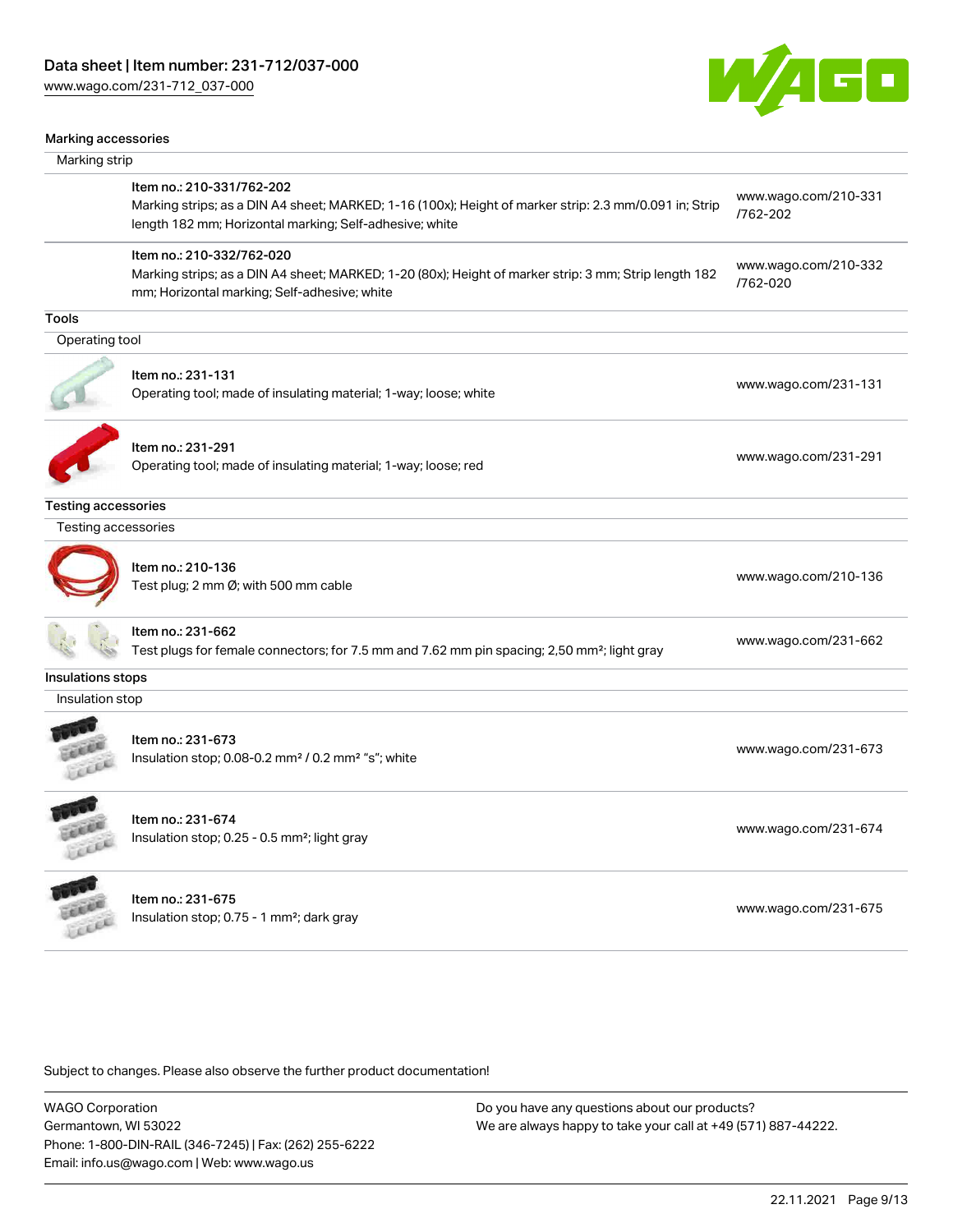

## Downloads Documentation

| <b>Additional Information</b>                                                                                                                            |            |               |          |
|----------------------------------------------------------------------------------------------------------------------------------------------------------|------------|---------------|----------|
| Technical explanations                                                                                                                                   | 2019 Apr 3 | pdf<br>2.0 MB | Download |
|                                                                                                                                                          |            |               |          |
| <b>CAD files</b>                                                                                                                                         |            |               |          |
| <b>CAE</b> data                                                                                                                                          |            |               |          |
| EPLAN Data Portal 231-712/037-000                                                                                                                        |            | <b>URL</b>    | Download |
| ZUKEN Portal 231-712/037-000                                                                                                                             |            | <b>URL</b>    | Download |
| EPLAN Data Portal 231-712/037-000                                                                                                                        |            | <b>URL</b>    | Download |
| CAD data                                                                                                                                                 |            |               |          |
| 2D/3D Models 231-712/037-000                                                                                                                             |            | <b>URL</b>    | Download |
| <b>Environmental Product Compliance</b>                                                                                                                  |            |               |          |
| <b>Compliance Search</b>                                                                                                                                 |            |               |          |
| Environmental Product Compliance 231-712/037-000                                                                                                         |            | <b>URL</b>    | Download |
| 1-conductor female connector; CAGE CLAMP®; 2.5 mm <sup>2</sup> ; Pin spacing 7.62 mm; 12-<br>pole; Lateral locking levers; 2,50 mm <sup>2</sup> ; orange |            |               |          |

#### Installation Notes

Subject to changes. Please also observe the further product documentation!

WAGO Corporation Germantown, WI 53022 Phone: 1-800-DIN-RAIL (346-7245) | Fax: (262) 255-6222 Email: info.us@wago.com | Web: www.wago.us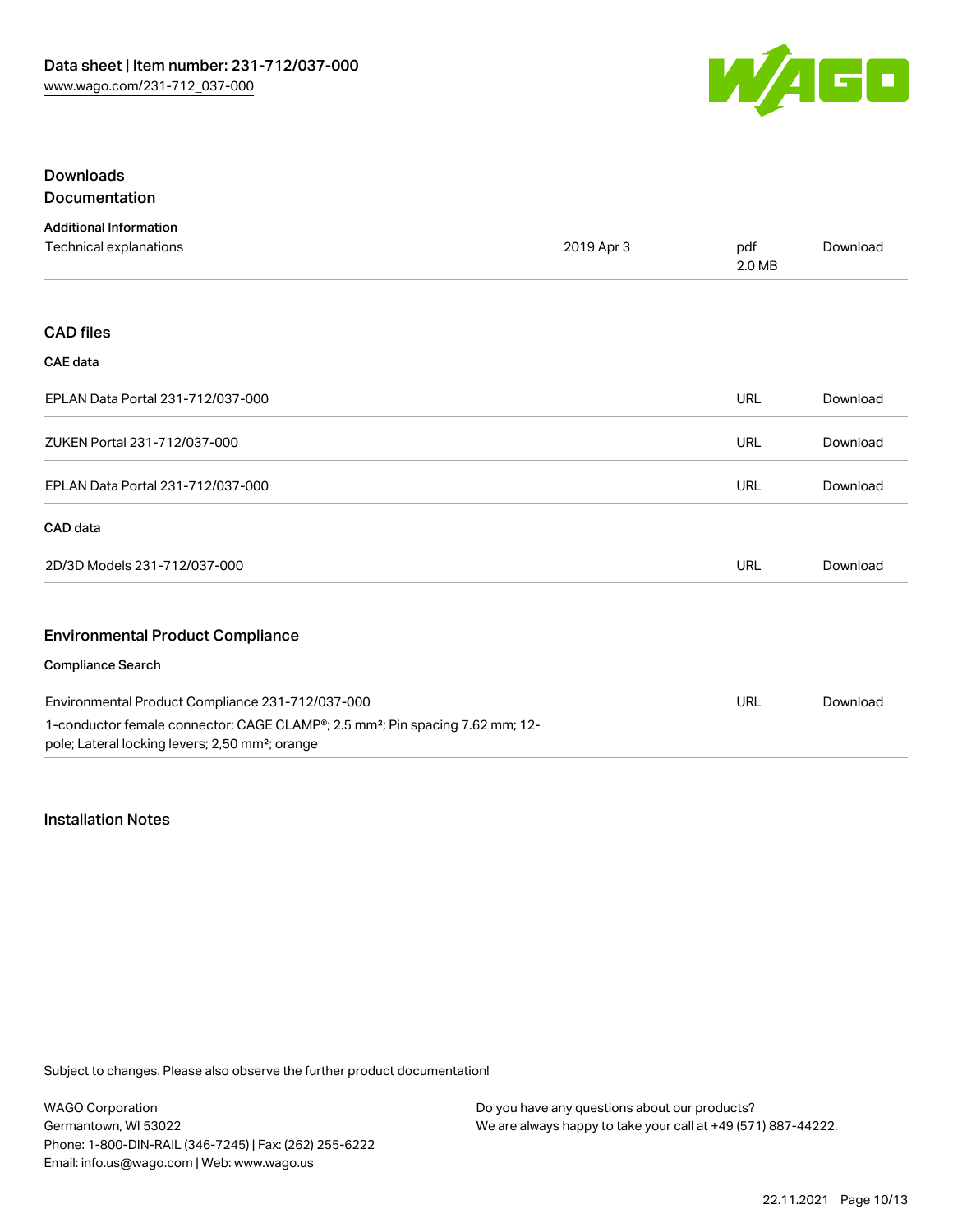



Inserting a conductor via 3.5 mm screwdriver – CAGE CLAMP® actuation parallel to conductor entry.



Inserting a conductor via 3.5 mm screwdriver – CAGE CLAMP® actuation perpendicular to conductor entry.



Inserting a conductor into CAGE CLAMP® unit via operating lever (231-291).



Inserting a conductor via operating tool.



Coding a female connector by removing coding finger(s).

Subject to changes. Please also observe the further product documentation!

WAGO Corporation Germantown, WI 53022 Phone: 1-800-DIN-RAIL (346-7245) | Fax: (262) 255-6222 Email: info.us@wago.com | Web: www.wago.us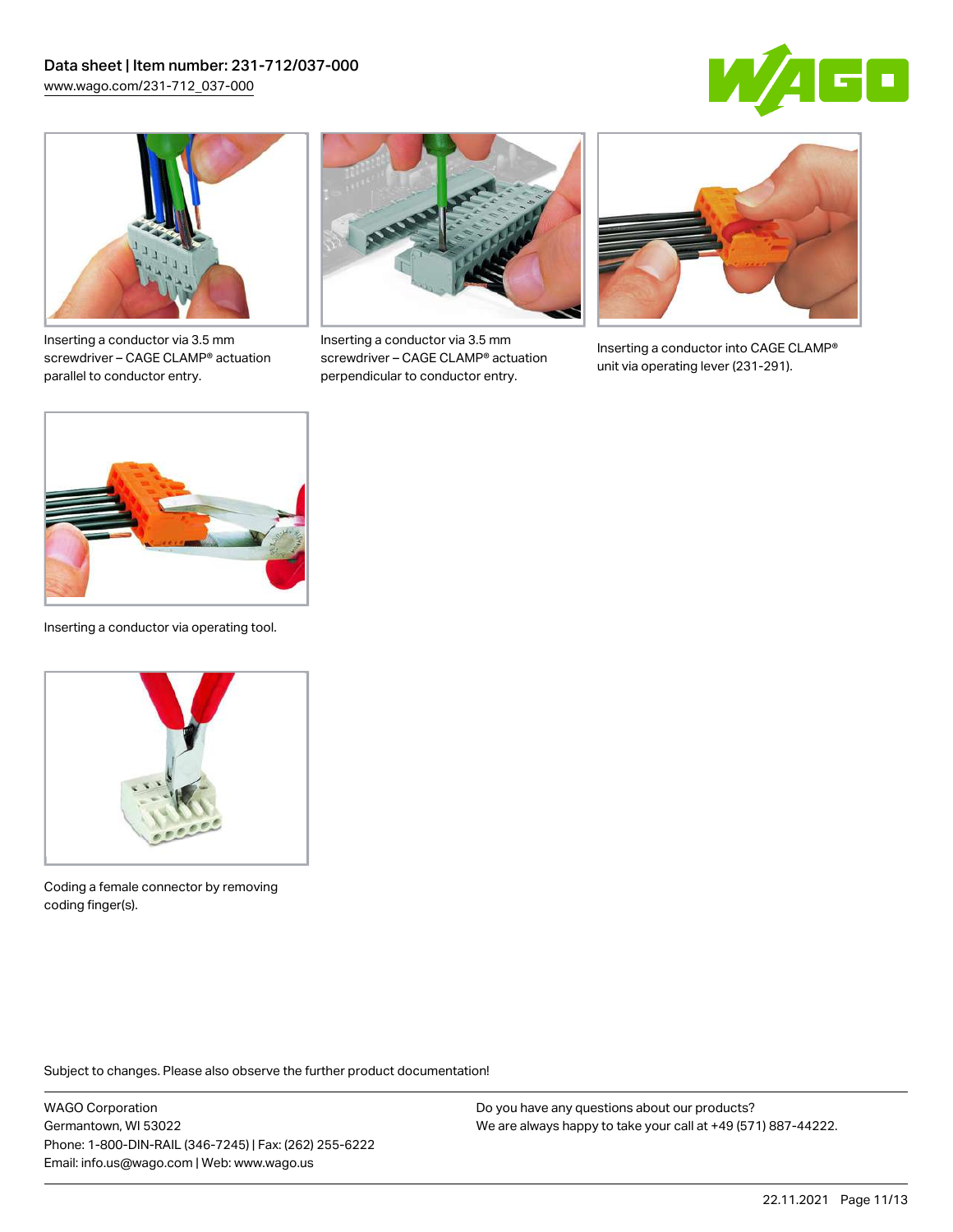



Testing – female connector with CAGE CLAMP®

Integrated test ports for testing perpendicular to conductor entry via 2 or 2.3 mm Ø test plug

Installation



Male connector with strain relief plate



Strain relief housing shown with a male connector equipped with CAGE CLAMP®

Marking

Subject to changes. Please also observe the further product documentation!

WAGO Corporation Germantown, WI 53022 Phone: 1-800-DIN-RAIL (346-7245) | Fax: (262) 255-6222 Email: info.us@wago.com | Web: www.wago.us